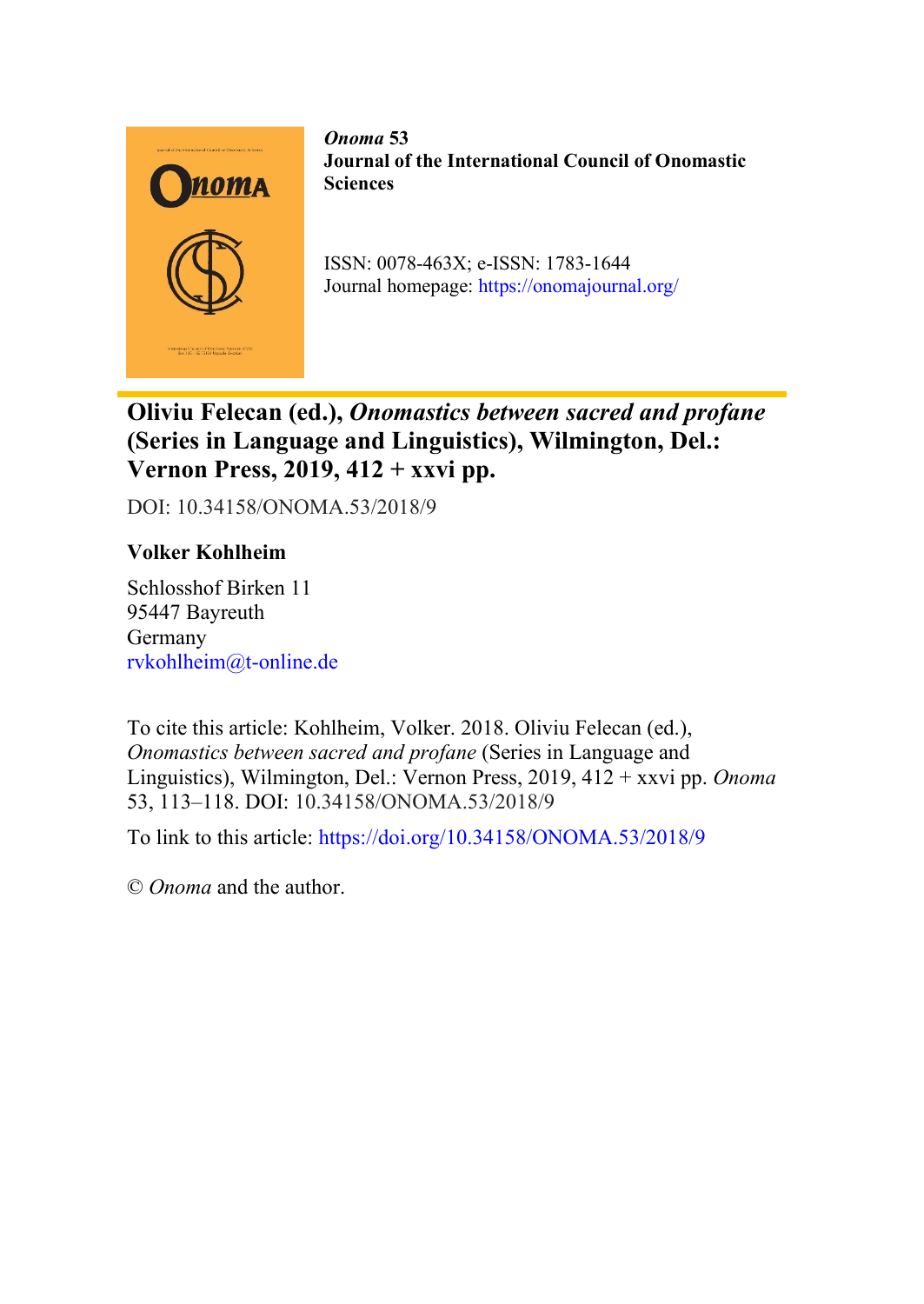## **Oliviu Felecan (ed.),** *Onomastics between sacred and profane* **(Series in Language and Linguistics), Wilmington, Del.: Vernon Press, 2019, 412 + xxvi pp.**

## VOLKER KOHLHEIM



[\(https://vernonpress.com/](https://vernonpress.com/book/467) [book/467\)](https://vernonpress.com/book/467)

Since earliest times, names and the act of naming, especially with regard to a new-born child, have been seen in connection with the sphere of the numinous, the sacred. Magical practices or religious rites around names and naming abound in many cultures while the name of the Highest Being is often surrounded by many taboos. Opposed to the sphere of the sacred is the sphere of the profane, or mundane. Considering the omnipresence of these phenomena, a book on this topic is very welcome, especially if it is written from a multicultural viewpoint. However, in spite of the contribution of 22 researchers, those from Europe and North America still dominate this work, with Africa represented by five contributors, and one

researcher each dealing with East Asia and the Middle East. Thus, this is obviously a biased approach, but nevertheless a step in the right direction.

The book starts with the editor's "Foreword", containing summaries of all articles (chapters), a list of the contributors, and a "Preface" by Grant W. Smith. The contributions have been divided into five parts which are then subdivided into chapters alphabetically ordered according to the authors' names.

Part One deals with onomastic theory and theonyms in different religions and languages. – Islam is probably the religion that more than any other stresses the significance of the names for God. In chapter 1, Wafa Abu Hatab explains that though knowledge of the ninety-nine names of Allah is important for any Muslim in order to go to Paradise, theologians are of the opinion that God has not revealed all of his names and that the number of Allah's names is indefinite. The author also describes how ancient Islamic scholars already tackled theoretical onomastic questions concerned with the concepts of *name bearer* and *naming* and speculated on the etymology of the word *ism* (name). More recent scholars deal with the problem of *naming, reference,* and *referent* or discuss whether Allah's names are really *proper names* or rather *attributes.* Finally, the researcher provides a highly valuable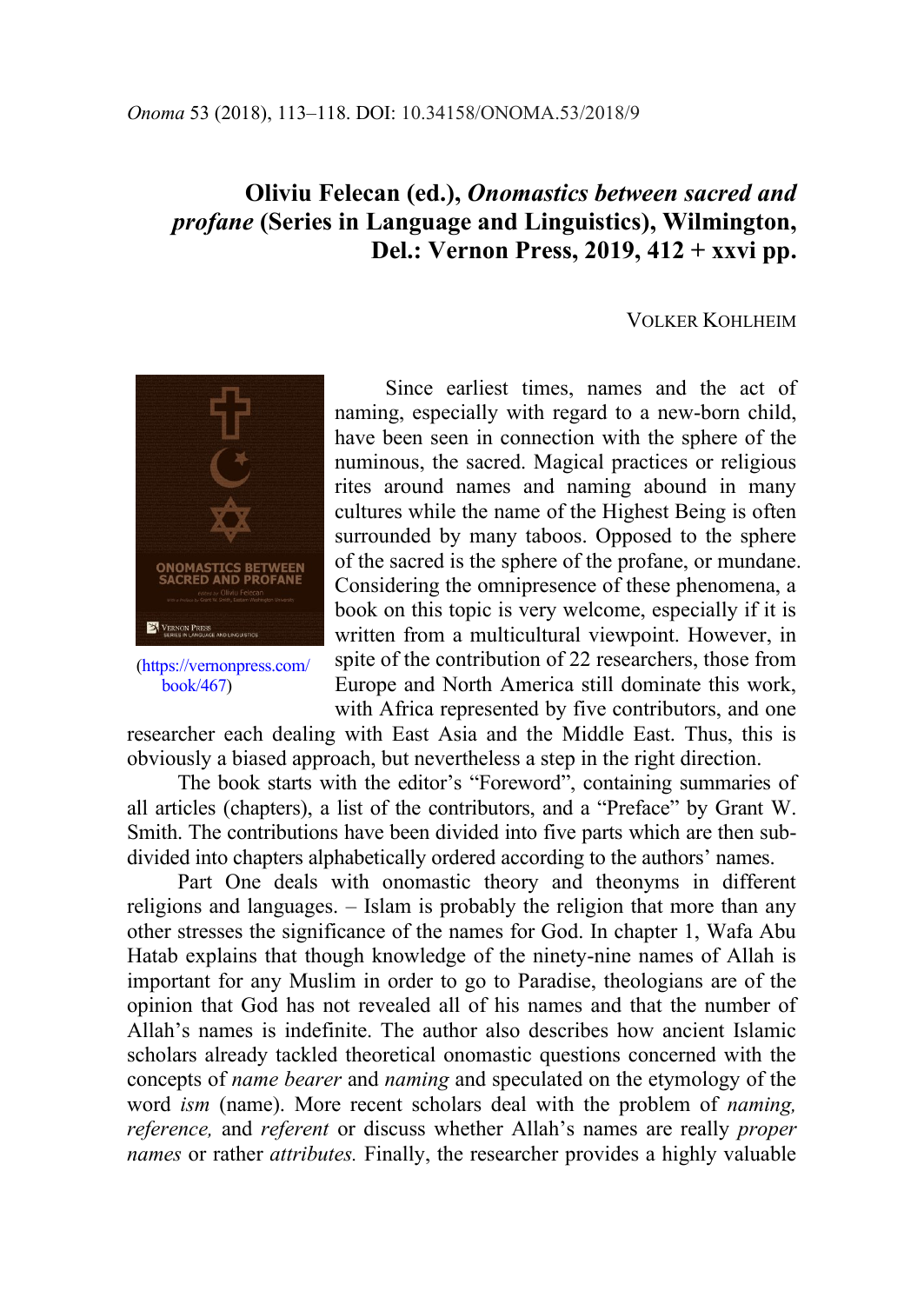semantic classification of divine names and a table of the collocations of these names in the *Qur'aan. –* Davide Astori examines how the names of God and his adversary are treated in invented languages like *Esperanto* and *Volapük.* As most of these languages are based on Western Indo-European languages, the names for God and the Devil can easily be derived, whereas sign-languages reflect the axiological Up-Down opposition based on the anatomy of the human body. – "Names of Gods and Goddesses in Old Romanian Culture" is the title of Gheorghe Chivu's contribution. The author argues that the scarcity of cited names of classical Greek and Roman divinities in old Romanian writings (16th to 18th centuries) must not be interpreted as a sign of their ignorance but must be attributed to the prohibition by church officials to mention these "heathen" names. – Based on relevant literature, Daiana Felecan in her "Theoretical Outlook on the Sacred and the Profane in First Names" introduces a differentiation between *sacredness per se* (the names of the Supreme Being) and a *sacredness surrogate* (reached by clerical or secular convention), whereas the *profane*  stands in total opposition to both of these spheres which leads to the given name occupying an ambivalent position between the sacred and the profane. – Alexandru Gafton and Adina Chirilă in the chapter "The Name Giver" analyse from a Christian point of view the role of God (or man – *Adam –* in His behalf) as name giver and the consequences that ensue from the Biblical assumption that words not only represent reality but "are" that reality. Logically, as the differentiation between proper and common names is of more recent origin than the Biblical texts, both kinds of *nomina* are considered. – Artur Gałkowski in the chapter "Names of Sects: Between the Unusual and Manipulation" cites an astonishing number of sectonyms and analyses them in regard to their linguistic form and semantic content. – Shintoism is still very palpable in contemporary Japanese name-giving trends, as Leo Loveday demonstrates with popular girls' names derived from plants, flowers, or the sun. Additionally, traces of ancient name taboos are detectable in present-day Japan, whereas the much practised custom of onomancy only appeared as late as in the 19th century. – Bertie Neethling examines in his religious-historically, etymologically, linguistically, and culturally orientated study of the names employed among the South African amaXhosa people and still used for their concept of a Supreme Being. – Ephraim Nissan interprets the most frequent names of God in the Hebrew *Bible* and points out the errors committed by Christian translations of them*,* explaining the substitutes for tabooized names and highlighting the transformation of the name of God in the Christian Kabbalah.

Part Two, dedicated to "Toponymy Between Sacred and Profane", starts with Vladislav Alpatov's chapter "Prayers in Place Names". The author differentiates between "desiderative names" like *Bog v pomosch*, *Gotthilf*,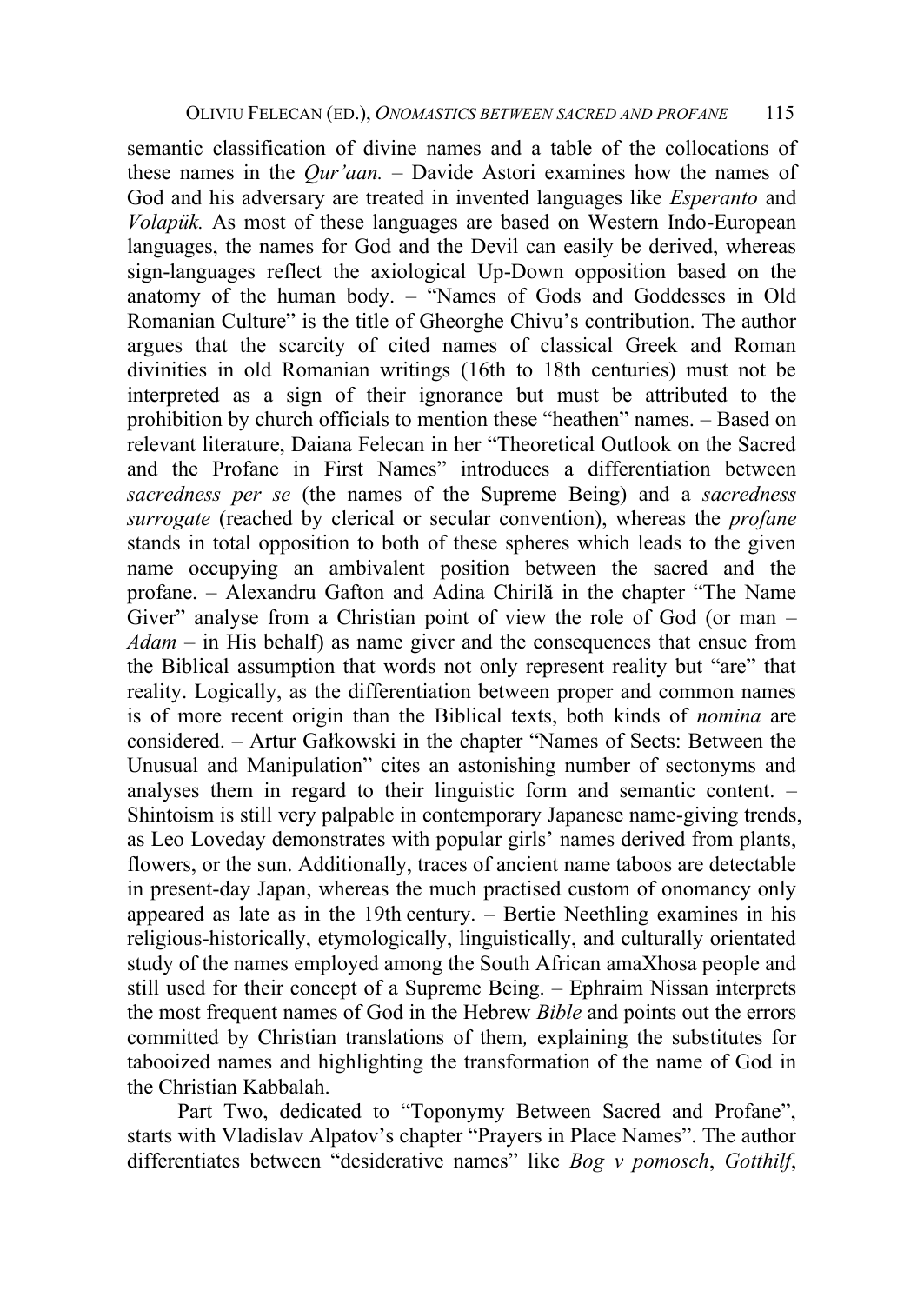"Ereignisnamen" (eventonyms, like *Amen Corner*), names given in remembrance of property endowed to the Church, and finally names that refer to the "House of Prayer". All these names have in common that they refer to spatial landmarks by means that cognitively are completely unrelated to space. – Nicolae Felecan analyses some Transylvanian toponyms which in communist times were changed either because their etymology was falsely interpreted as having negative religious connotations or because they referred to old professions which to the new regime did not appear acceptable any longer. In any case these changes relate to a cultural and historical impoverishment. For the uninformed reader, the authors of this and the following chapter might have explained that in Romania the linguistic term "Saxon" refers to the dialect of the German population in that country and has nothing to do with the historical or actual dialects of Lower or Upper Saxony in Germany. – Oliviu Felecan in his chapter "Transylvanian Oikonyms and Hodonyms: Between Sacred and Profane" explains how originally transparent oikonyms became opaque, though the majority of Transylvanian oikonyms with religious connotations are still transparent. As the vast majority of oikonyms is of profane origin, the researcher concentrates on two categories: names that, though originally harmless, later erroneously were interpreted as improper or obscene and subsequently changed under the communist regime, and names that were changed by the atheist regime because of their religious connotations. The same holds valid for street names with religious connotations, though with this onymic category a return to the former, religiously motivated names can be observed. – Frank Nuessel analyses "Ethnophaulic Toponyms in the United States". He concentrates on toponyms containing derogatory designations for African, Native, and Asian Americans and explains the way in which they are changed or avoided in present-day America. – Roman Razumov and Sergey Goryaev deal with a similar topic as O. Felecan, namely the renaming of religiously connotated street names in a post-socialist society, in this case Russia. They explain that though the Church supports the renaming of "sacred" street names, residents often oppose the attempt for financial and other reasons, so that in Russia no mass emergence of "religious" urbanonyms took place. – The result of Joan Tort-Donada's examination of twenty relevant toponyms of the Spanish Ebro River Basin – mainly hydronyms and oronyms – is that they are characterized by a clear prevalence of the profane over the sacred. The author believes that in all names that allude to water a "sacred" motivation can be implied, but he might have found it also in the name of the *La Maladeta* ('the cursed') mountain massif, as every curse implies the existence of the sacred. A linguistic slip is the author's statement that Latin *portus* meaning 'pass' has "been borrowed from the Basque language" (p. 220) when he should have stated that it had been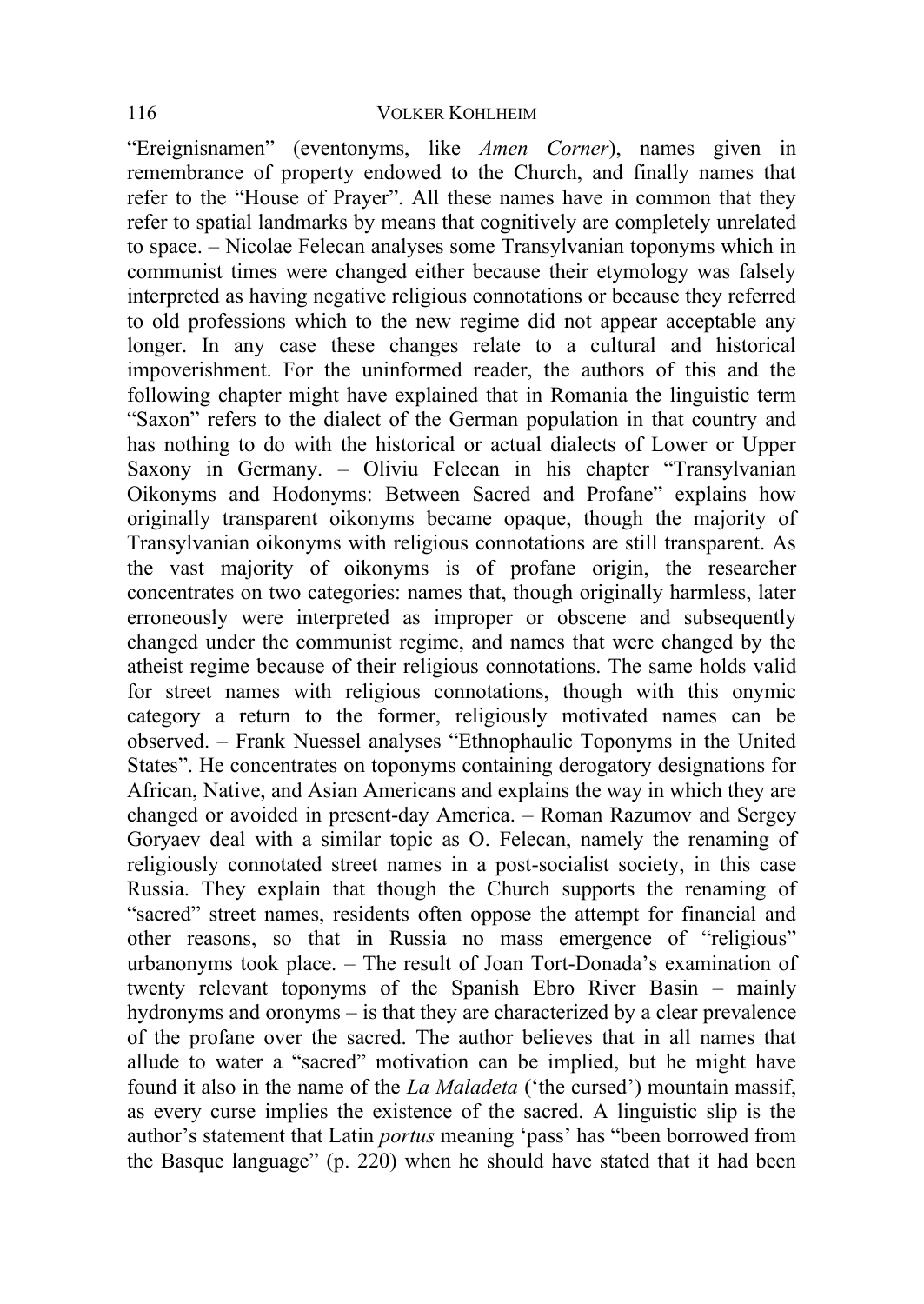borrowed by Basque speakers from Latin. – Valéria Tóth's chapter consists of an extensive structural and semantic study of two settlement name types in Hungary: toponyms formed from a personal name, as a rule from the name of the founder of the settlement, and toponyms formed from a patron saint's name, so-called patrociny names. Though both name types are the result of conscious name-giving  $-$  as opposed to natural, instinctive naming  $$ considerable structural differences between these two name types can be found, as the author demonstrates with many examples.

"Anthroponymy Between Sacred and Profane" is dealt with in Part Three. Sambulo Ndlovu and Tendai Mangena report on the "Secularization of Sacred Anthroponyms in Modern Ndbele and Shona Communities". In these Zimbabwe communities the first names of parents and grandparents, of in-laws, of kings and political rulers, of healers and diviners, and finally of dead persons were tabooed; moreover, even similar sounding words had to be avoided – a practice which modern (i.e. Western) life makes nearly impossible. – Idowu Odebode, on the other hand, examines forty theophoric names of the fundamentally polytheistic West-African Yorubas within the framework of Austin's theory of speech acts. Odebode demonstrates that among the eight illocutionary acts under consideration he finds the acts of informing and asserting to be the most frequent. – Mariann Slíz and Tamás Farkas in their chapter "Connections of the Sacred and Profane in the History of Hungarian Given Names" offer a richly informative overview of personal name giving from pre-Christian times until today. They demonstrate how originally profane names could become sacred names and *vice versa*, detailing the profanation of name-days in present times and introducing the concept of "national sacredness". – Solomon Waliaula and Tendai Mangena examine "Naming and Renaming as Sociocultural Signification" in two ethnic groups, the Bukusu of Western Kenya and the Shona of Zimbabwe, both members of the Bantu linguistic group. Among other interesting cases they demonstrate that because of the widespread African view that the world is cyclic, certain rites have to be performed at birth and death and that at the transition points of this cycle naming and renaming are very important.

Part Four is dedicated to Ergonymy. Angelika Bergien deals with "Sacred Aspects of Names in the Context of Place Branding". The author adopts a broad view of the sacred, including branded commodities like cars, jeans, sunglasses – and places. One might say, her view of the sacred is an extremely secularized one. Taking the names of the most important representatives of the Reformation, A. Bergien shows that to use historical personalities for town branding is a dangerous method which is not always met with approval. – The influence of the *Kalevala,* the Finnish national epic, on Finnish commercial naming from the 19th century to the present is studied by Paula Sjöblom. Based on Finnish oral poetry, the epic was composed by E.